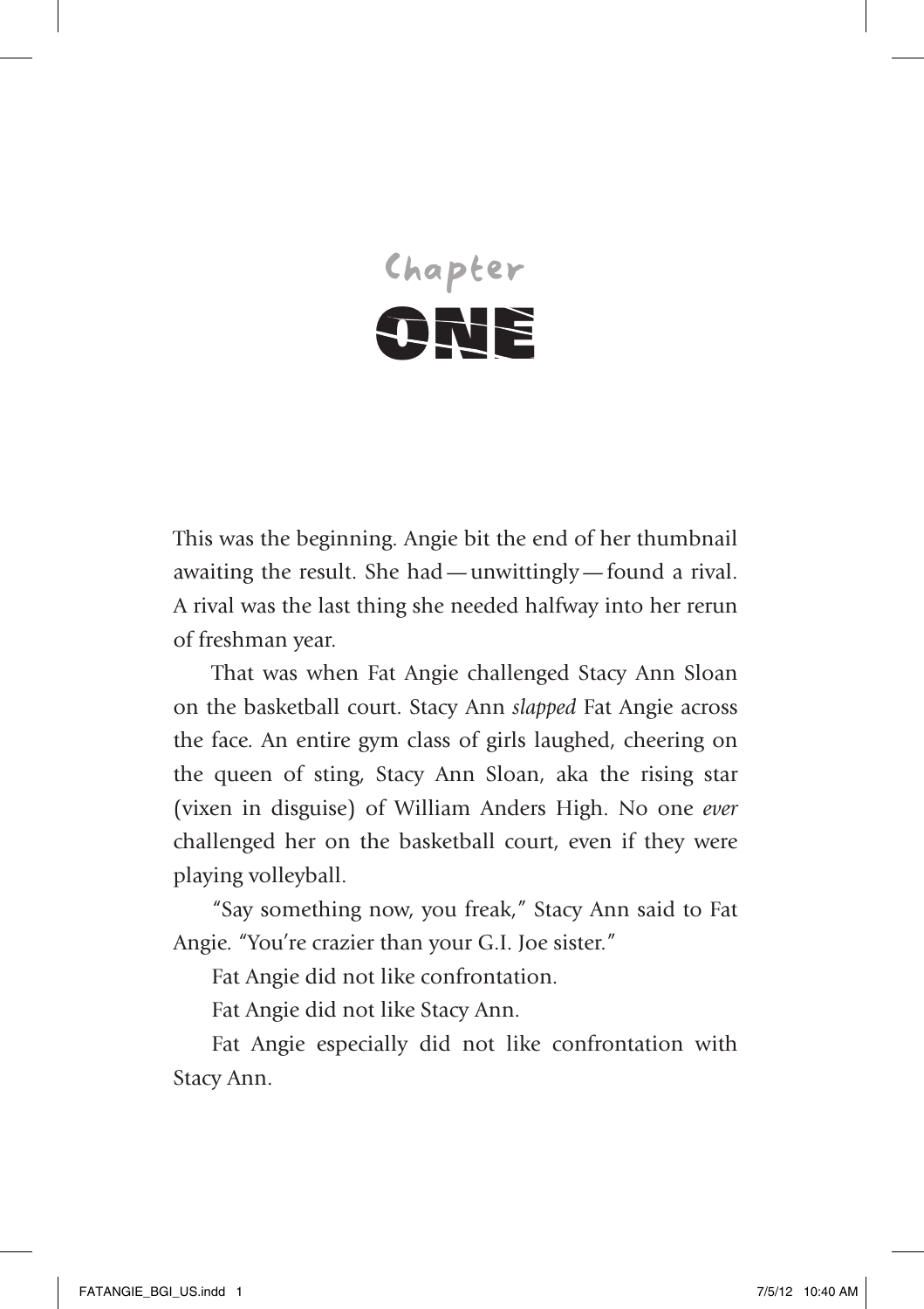But Stacy Ann crossed a line when she said Angie's sister was . . . Fat Angie snapped up and yanked Stacy Ann's Farrah Fawcett (original cast member of the 1970s TV show *Charlie's Angels*) retro hair with vicious intent. And before anyone could say, "Damn . . ."

Fat Angie *slapped* Stacy Ann, batting two eyelashes in Hugh Grant form. To everyone's surprise, Stacy Ann hit the floor.

A sudden *" Ooooo,"* and the gym went a hush.

Fat Angie held up her red, pulsating hand for verification. This was an event she needed proved because the action was too large even for her to believe. She gulped. Her sweaty palm shook and her amazement faded fast because Fat Angie, a mortal among the teen crowd, realized that retaliating on Stacy Ann Sloan meant:

## **WAR**

Fat Angie had become keen on the term. First because of her older sister's fascination with troubles foreign and less domestic. Then later when her parents engaged in war over her and her adopted older brother, Wang, and over who got Lester, the aging family dog, during the divorce. Lester hated his name.

Fat Angie told her therapist, *" Lester hates his name. He won't respond to it."*

The therapist made a note: *Projects feelings of animosity on family dog.*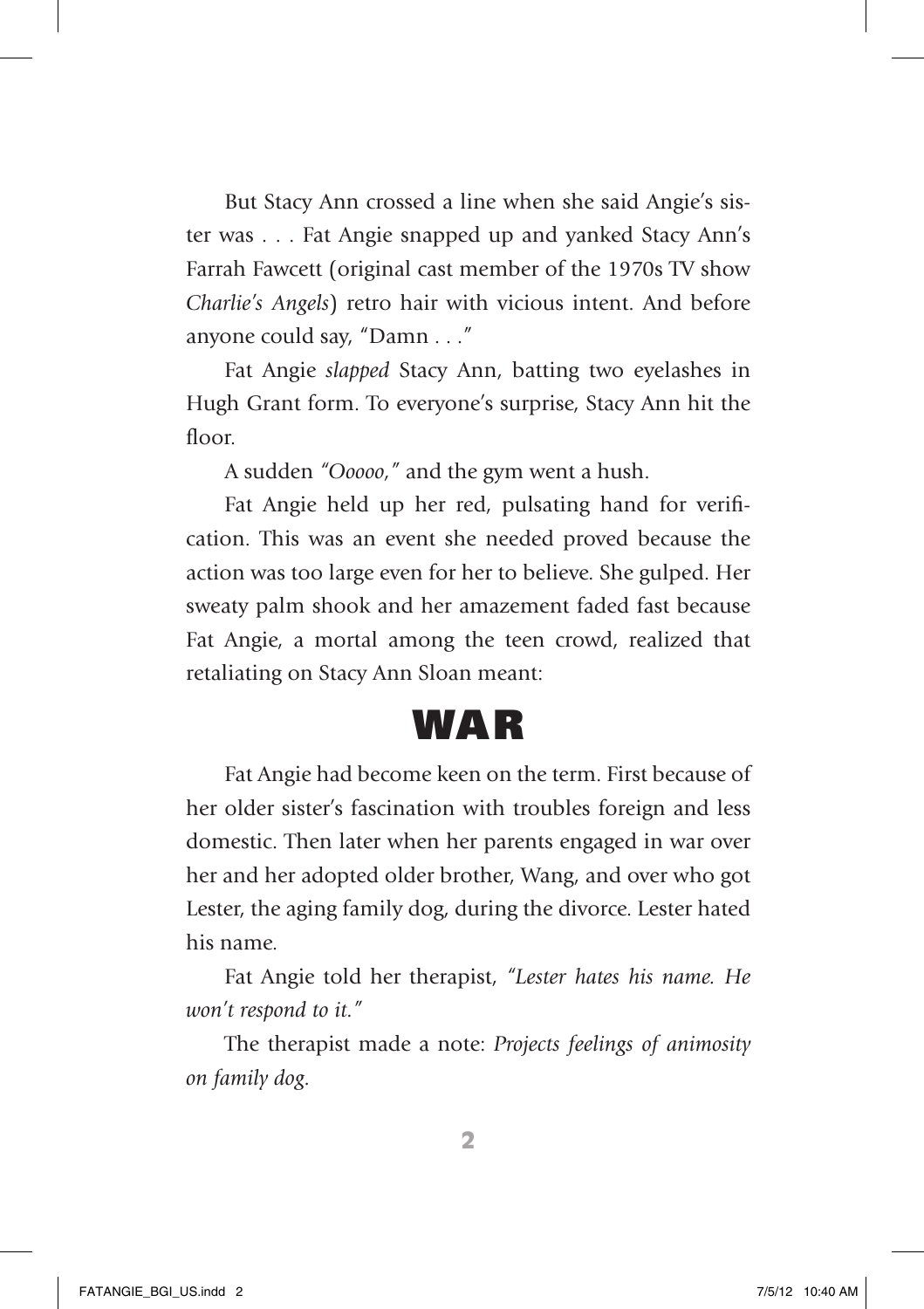"Show us your crazy pose, Fat Angie," said a mean girl, her camera phone popping off a mock photo shoot.

Fat Angie did not like photo shoots.

Fat Angie did not like any of the girls in her gym class.

She particularly did not like the mean girl, and she began to sweat and shake.

"This is gonna jet on the net," said a busty girl, moving in with her cell in video mode.

Before the girl could get her juicy close-up, Stacy Ann had returned for Round 2.

Stacy Ann countered Fat Angie's slap with a fiercenaughty punch. Fat Angie held her pudgy arms low, boxerlike, to protect her ribs. Fat Angie, though once an avid viewer of kung fu movies with Wang and their sister, failed to remember Rule  $#1$  in the art of hand-to-hand combat: regardless of the circumstance, always protect one's *head.*

Popped in the face, Fat Angie toppled to the basketball court floor and landed face-first.

" Check out her underwear," said one of the girls.

Fat Angie had had the same underwear since eighth grade — the elastic *stretching* to its edges. She hated her underwear. It came eight to a pack for \$6.99 at Wal-Mart and her stomach hung over it. The girls in gym loved that fact. Almost as much as the fact that she was the only girl in their school who had ever had a nervous breakdown. Fat Angie's therapist had explained it quite slowly and with unnecessary precision. Angie was neither slow nor nervous.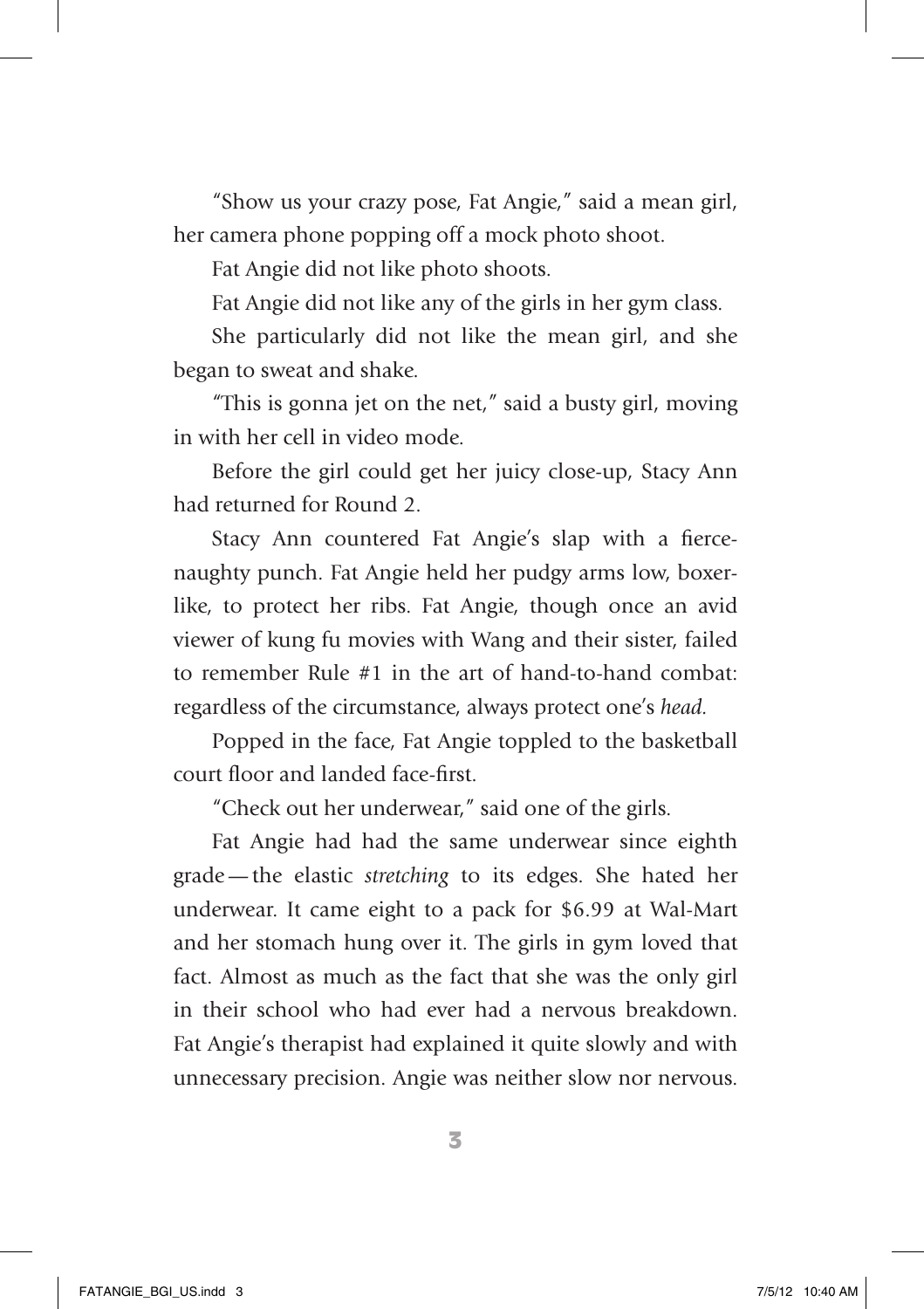She felt the diagnosis was inaccurate and meant only for insurance billing purposes. Her mother had argued at great length with Angie's therapist about the importance of an accurate diagnosis for her group health provider.

Disappointed in her opponent's lack of effort to fight back, Stacy Ann towered over Fat Angie.

"You really are wacko, Fatso," said Stacy Ann.

Fat Angie would agree. People were obese for all sorts of reasons. She'd tell anyone that. If she trusted someone to share such thoughts.

The gym teacher, Coach Linda Laden, who had been otherwise occupied in the equipment room, broke through the circle of ogling girls.

"Who started this?" Coach Laden asked.

"Fat Angie," said a voice in the back.

"Fat Angie," chimed another girl.

"She pulled my hair, Coach Laden," said Stacy Ann.

Coach Laden stared at an aggressive clump at the top of Stacy Ann's silky, perfectly highlighted hair.

" Angie?" said Coach Laden, in her most sensitive but disappointed voice.

Clearly, Laden had a soft spot for Angie. A woman known to be hard as a ten-inch rusty spike had hoped for greater things for Angie, the way she had for Angie's older sister. To see the girl defeated and so unattractively fitted in a two-sizes-too-small HORNETS' NEST T-shirt was nearly more than the coach could bear.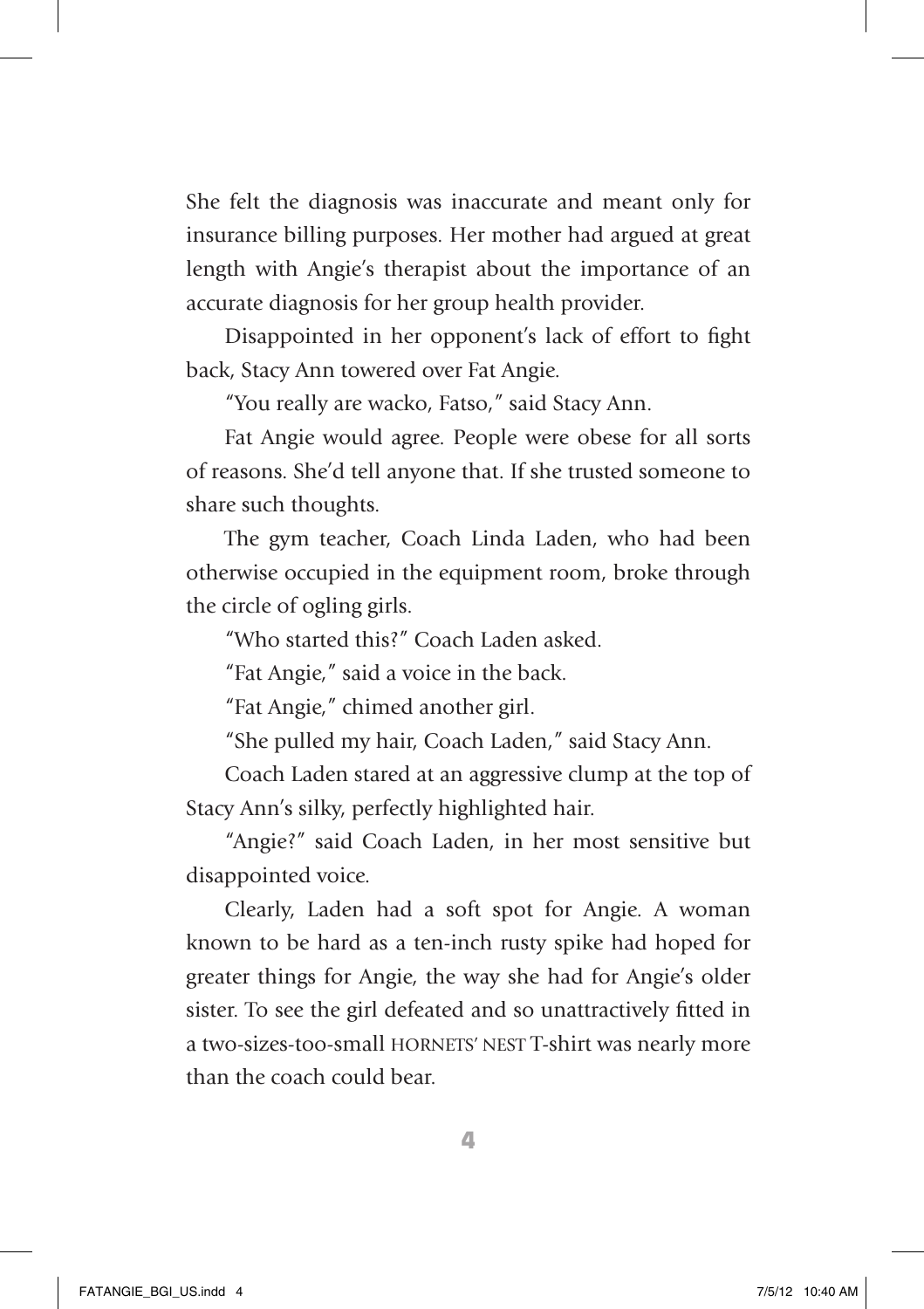" Angie?" Coach Laden asked again, now squatting to her level.

The girls whispered. Laughed. Angie sat there, her not so- loved love handles sweat soaked from edge to wide edge of her stomach.

"I have to go to the bathroom," Fat Angie said to Coach Laden.

Coach Laden helped her to her feet. Angie's sneakers, with the sides overturned, slipped and there was yet another burst of laughter from the gaggle.

"Wall sits!" Coach Laden said. " Everyone. Now."

The girls groaned and made for the gymnasium walls. Stacy Ann, however, stood firmly in place, arms crossed, hip angled to one side.

" Coach, she started it," Stacy Ann said. " Everybody knows she's crazy."

Coach Laden leaned in and said, "No matter what, you *know* better. Move!"

Stacy Ann muttered profanities under her breath as Coach Laden walked across the basketball court with Fat Angie.

Fat Angie decided that it must be common after a battle with the meanest, prettiest crank-ho of the school to withdraw quietly into the downstairs girls' locker room. Coach Laden sat with Fat Angie and told the tales of her youth and how she had overcome adversity to become the woman that she was. Fat Angie watched the silver whistle dangle from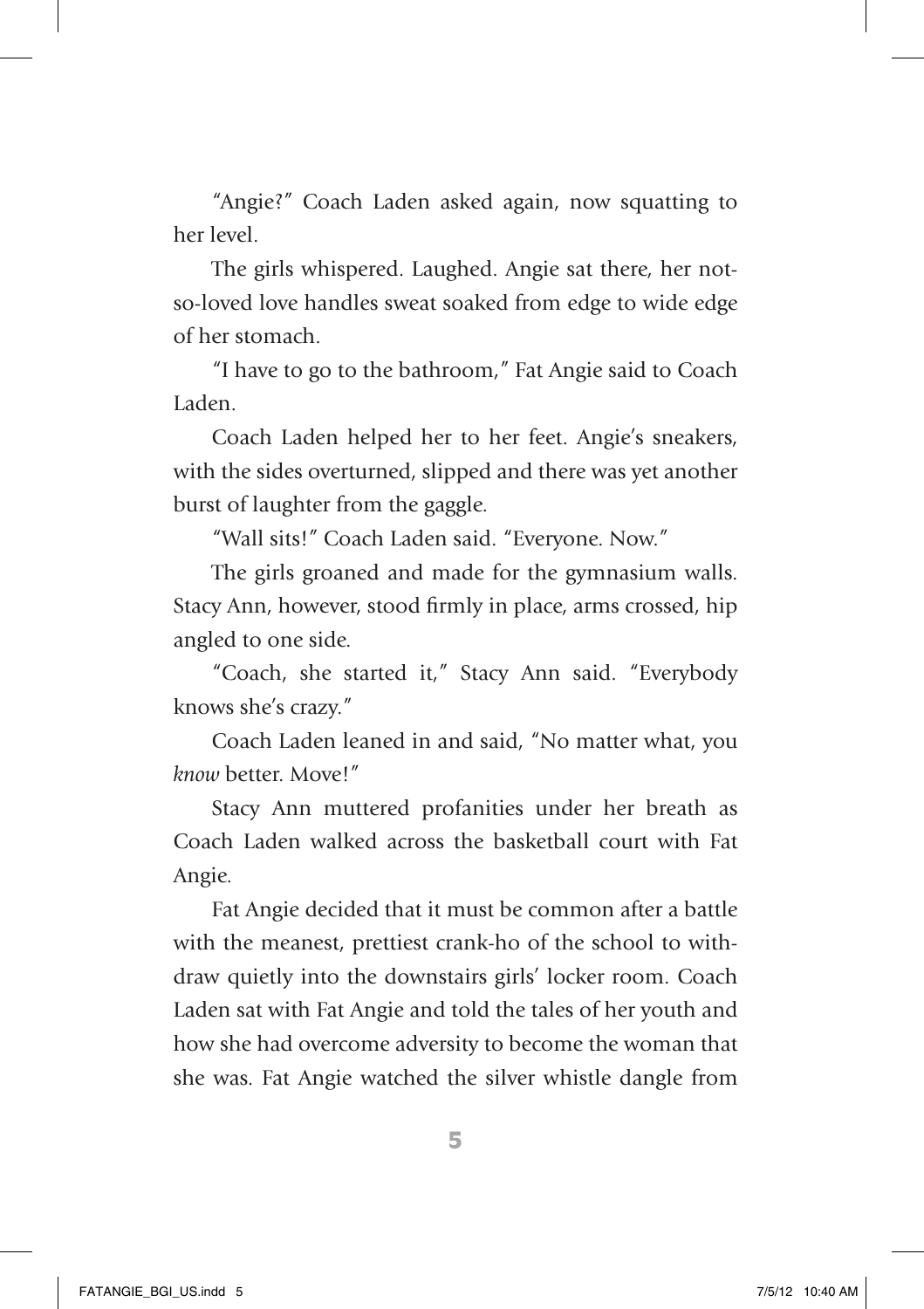Coach Laden's chest as she leaned forward, placed a kind hand on Angie's knee, and said a variation of what so many had said since Angie had come home from the institution: "You can't let yourself get drawn into that kind of situation. You're too smart and have too much going for you. Do you believe that?"

Angie had become an expert at the art of the rhetorical question. She simply had to acknowledge it with an answer that concurred with the adult's expectation: nod and/or say yes.

"Come upstairs when you're ready," Coach Laden said.

With the coach now out of the locker room, Fat Angie undressed, pulling her sweaty yellow T-shirt off, the words HORNETS' NEST along the front stretched every which way possible. A cocky, bicep-bulging hornet stared back at her. It had been her sister's shirt. The shirt her sister had worn beneath her basketball jersey on game day for good luck. Not that a girl with her academic and athletic prowess had ever had to rely on such a thing as luck.

The shock waves of her sister snubbing scholarship offers to save the world from the tyranny of terrorism, after seeing a *Dateline* special on the war in Iraq, reverberated throughout the state and beyond. Fat Angie's sister had become a household name, much like Tide. No one could believe that she had joined the air force on her eighteenth birthday and lied to her parents and, most notably, to Fat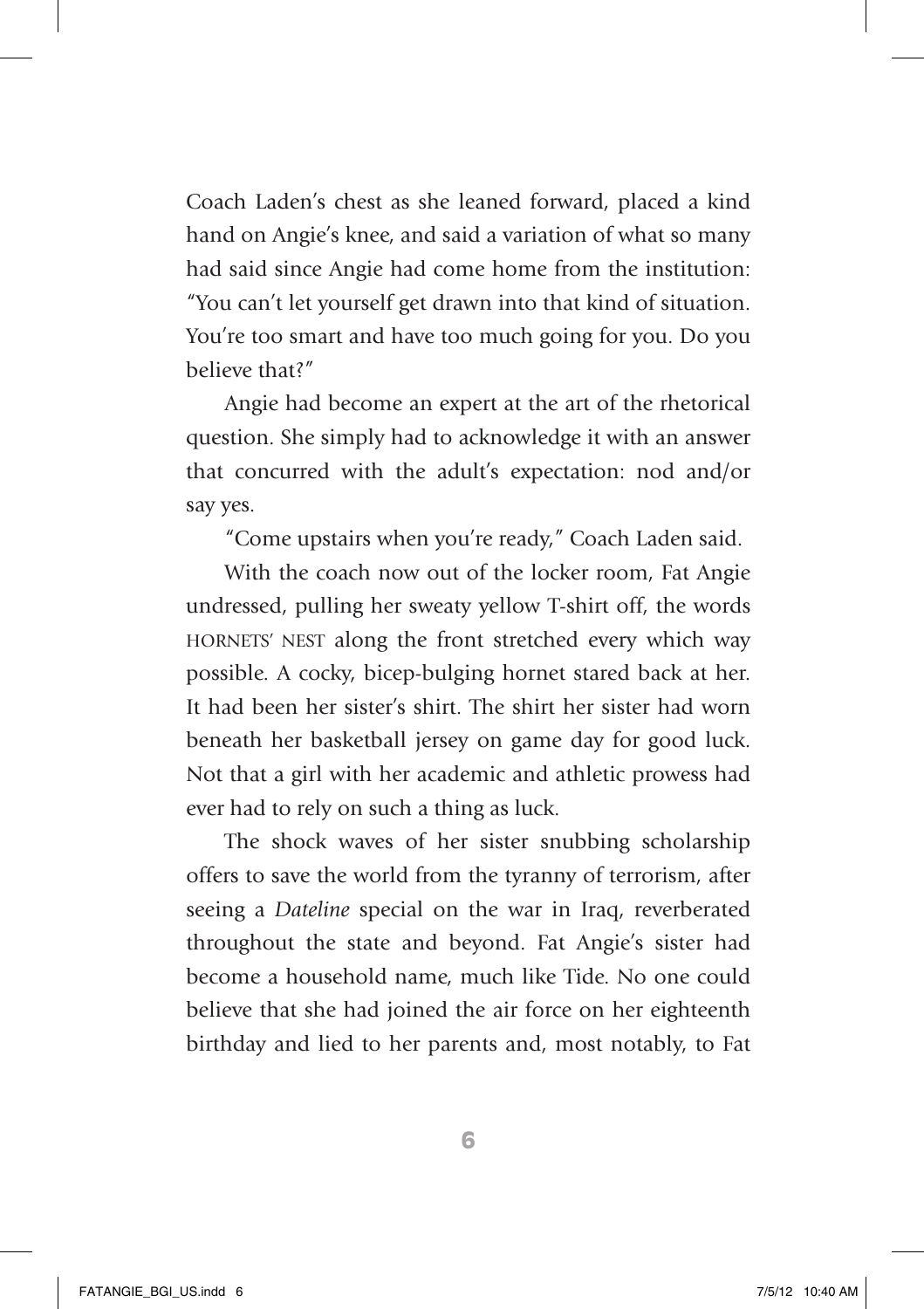Angie until a week before leaving for boot camp at Lackland Air Force Base in San Antonio, Texas.

Fat Angie's sister was skinny. The HORNETS' NEST T-shirt barely fit Fat Angie, but she wore it every day to gym.

Wearing that shirt was the one thing about her miserable, predictable life that she did not hate. Because Fat Angie's school day consisted of one or more of the following from her classmates:

 Short List They pantsed her. They egged her. They rolled her down a hill at lunch. They mooed at her.

 Longer List They spit on her food. They spit on her. They spit spitballs at her. They yelled obscenities. They stole her pens, pencils, and/or highlighters. They erased her name from school-sponsored events. They repeatedly lied about her to the press.

Fat Angie skipped showering. She rolled a chalky stick deodorant over her sweaty armpits and sniffed for a smell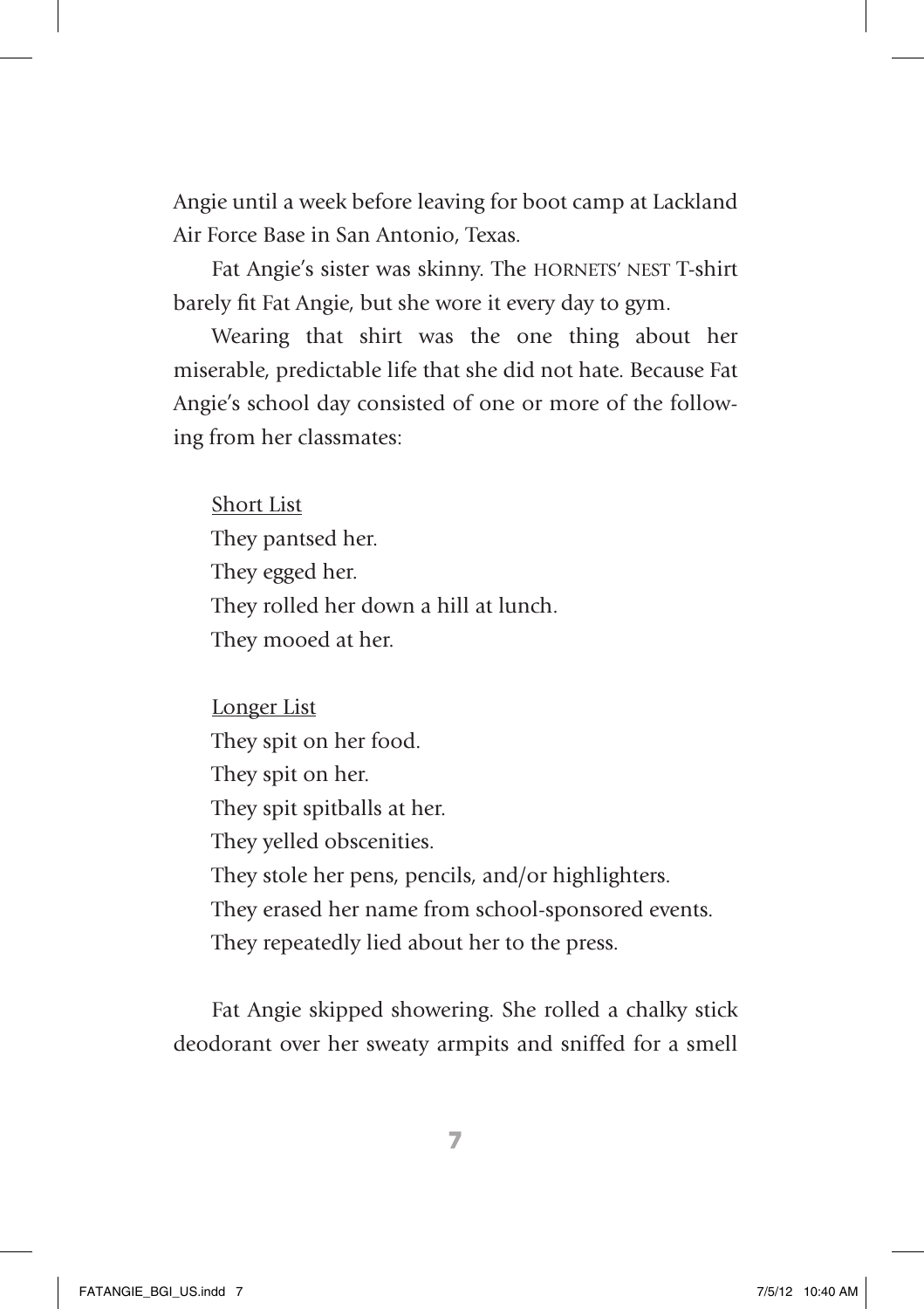check. It would do. There were only three and a half hours left in the school day. Three and a half hours and seven months. Give or take a few days for socially awkward holidays and the off chance of a snow day. A snow day in Dryfalls, Ohio, was highly unlikely. Highly, highly unlikely.

Fat Angie struggled to fasten her blue jeans. She stretched out on the bench, held her breath, wiggled, and . . . success! She had triumphed over her jeans once again, despite her couldn't-be-bothered mother. A woman who had vowed during a recent text argument that she would not buy her daughter another pair of pants until she lost twenty-nine pounds. That day, Angie had eaten three doughnuts and two Big Macs. And a small fry. And a Diet Coke. And a Hershey's Bar and a bag of Mr. Peanuts. And three Taco Supremes from Taco Bell. And an Andes mint from her mother's nightstand drawer.

Fat Angie had not been hungry.

When Angie dragged herself out of the locker room, the girls were running stands. This was the same as bleachers. Up and down the squeaking steps they huffed. For some reason, the image incited the memory of Fat Angie watching the movie *Carrie* at Halloween.

*Carrie* (1976): Carrie White (Sissy Spacek) is a teen ostracized by her peers because of her acute shyness and the fact that she freaks out when she starts her period in the gym showers and thinks she is dying.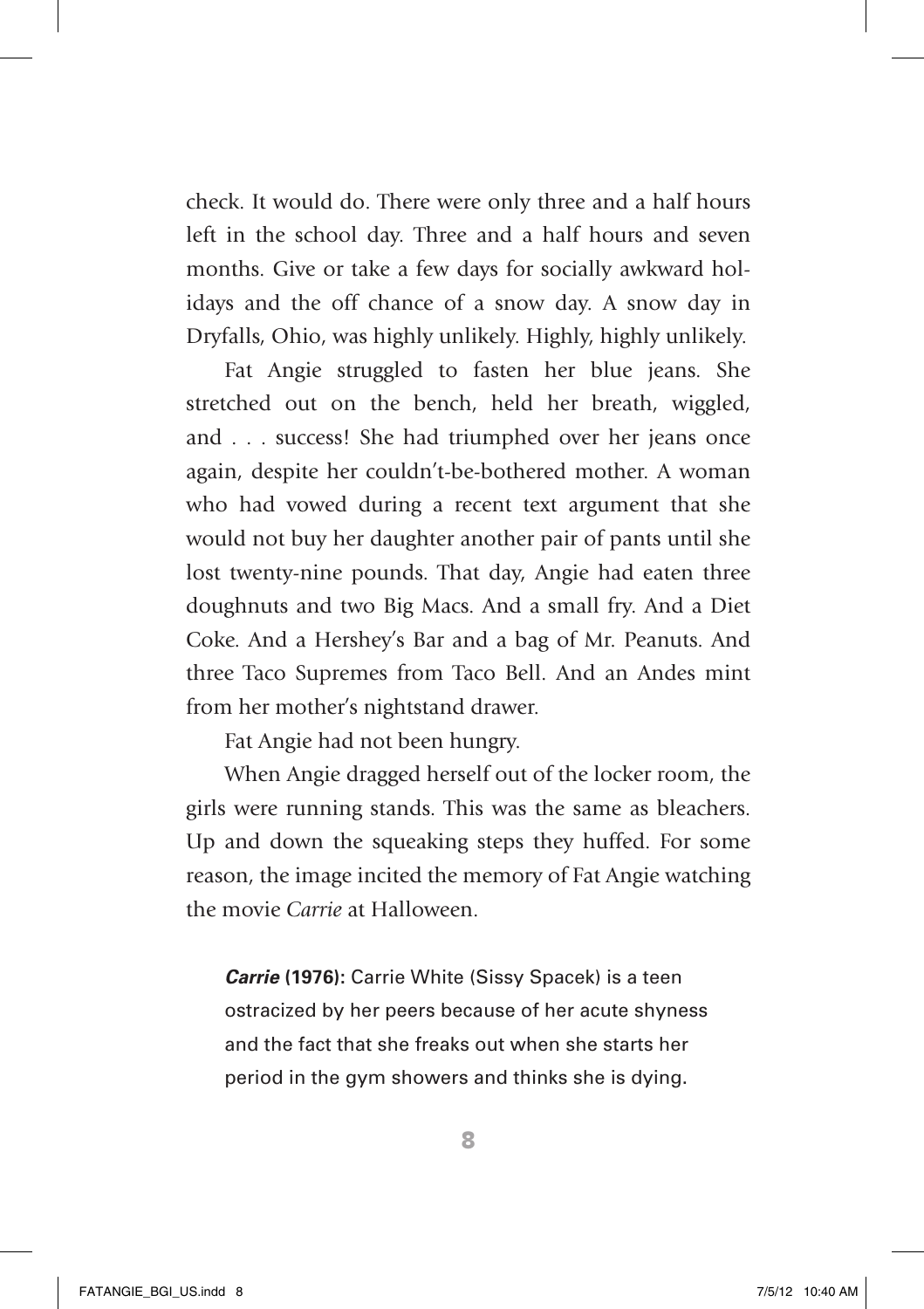All the girls throw tampons at her. Carrie later seeks revenge by using her telekinetic powers to flame broil everyone at the prom.

Angie recalled this brief synopsis while watching the girls in her gym class run bleachers. Despite how they treated her, especially when they mocked her in the locker room, she never wanted to have telekinetic powers to destroy them the way Carrie does in the movie. Besides, Angie had already gotten her period and they had never thrown tampons at her.

Coach Laden yelled at the girls, "Faster! Faster!" as Angie walked over to her.

Coach Laden was a very voluptuous woman with slim hips and muscular thighs. Fat Angie wondered what that kind of body felt like when it moved.

"You can sit in study hall until fourth period," said Coach Laden to her.

That was when *she* walked in.

She was the kind of girl who didn't exist in Dryfalls, Ohio. She was 199 percent *wow*!

She crushed the gym floor with her pair of eighteeneyehole black combat boots. Skull-and-crossbones fishnets swirled up her legs and disappeared at the hem of her red plaid skirt, which was far shorter than the regulated dress code but, based on her stride, she was the kind of girl who could get away with it. Her tattered white button-down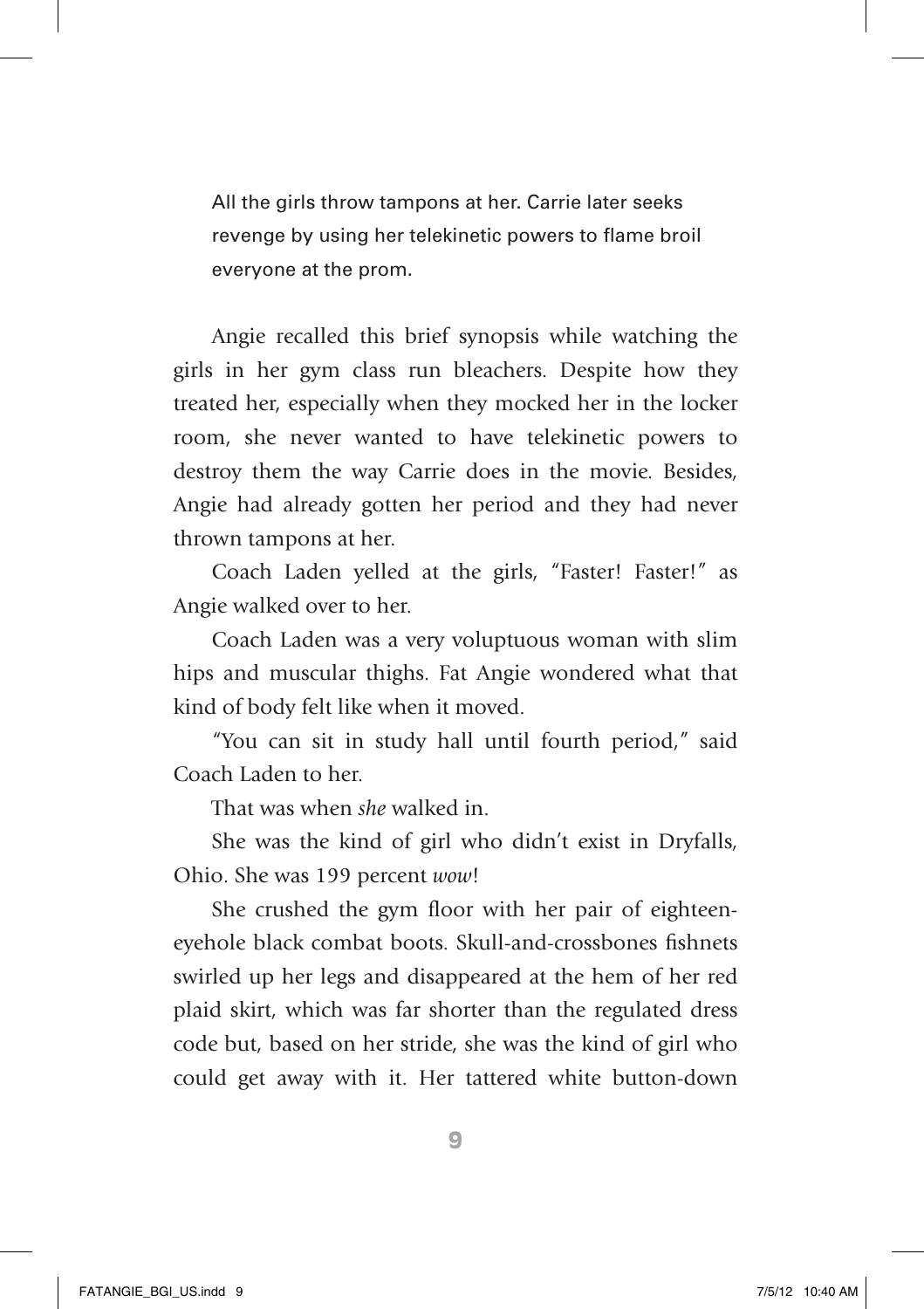with custom-cut sleeves revealed slender arms masked by a soft gray shirt for layering. While it was much too hot for layering, the girl did not drip a bead of sweat. There, in the gymnasium of William Anders High School, was the girl that sound tracks played for whenever she stepped into the room, and Fat Angie was . . . well, moved.

The new girl handed a yellow slip of paper to Coach Laden. "I gotta be here," she said, her chestnut eyes cutting to Fat Angie. "Hey."

And when the new girl said that simple word, she smiled with something no one smiled at Fat Angie with: interest.

Coach Laden said, " Angie's having a hard day," and scooted Angie off the way Mr. Apall did the special-ed kids when they did something on the "special" side.

But Fat Angie could not take her eyes off the slim tall girl standing only a few feet away. The whole moment clicked into slow motion as the girl whipped her hair to the side. The ivory stem that was the nape of her delicate neck revealed a purple-heart tattoo. Fat Angie's eyes widened. The new girl grinned at Angie, her elbow in tow by Coach Laden. The coach's gab on mute.

All the obese girl could do was lock in on that grin glowing . . . at her!

Then . . .

Stacy Ann tapped the new girl on the shoulder and the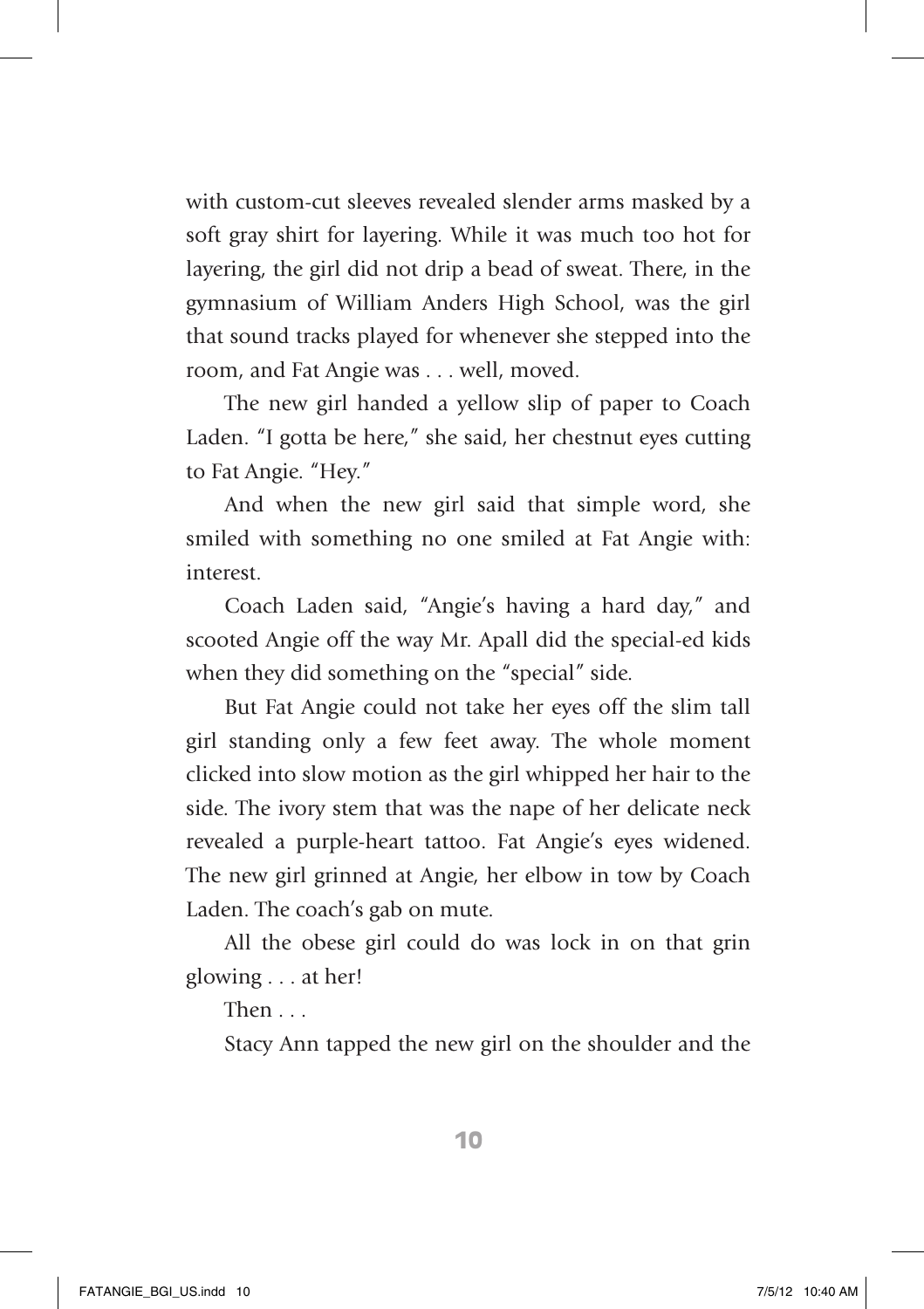moment between Fat Angie and the girl severed. Stacy Ann, in an evil Grinch grin, muttered something to the new girl. As the new girl listened to the loose-lipped Stacy Ann, her eyes occasionally cut back to Fat Angie's. Fat Angie's fate was surely sealed. No doubt Stacy Ann would make it her personal mission to enlist the new girl into her army of Fat Angie loathers. She'd get the new girl on day one before Angie ever realized she was supposed to grin back.

"Angie?" said Coach Laden, the mute button released to blaring volume.

The sound of the world returned. Girls' sneakers pounded the bleachers. Gabbing echoed throughout the gym. And the mysterious new girl, led by Stacy Ann, walked away from Angie. Beyond Coach Laden's shoulder, Angie caught Stacy Ann's beautiful blue eyes and wondered how so much evil thrived behind them. Then Stacy Ann's middle finger appropriately shot Fat Angie the rod.

" Remember, Angie," assured Coach Laden. "You are a special girl."

Fat Angie grimaced as she walked out of the gym.

Fat Angie's dad had also said she was a special girl when he'd left the house a few months after her sister had completed basic training. Two pieces of Samsonite luggage and a rollaway waited at the door. He was not interested in the furniture, the extensive Blu-ray collection, or the Superpop popcorn maker that Angie had saved for a month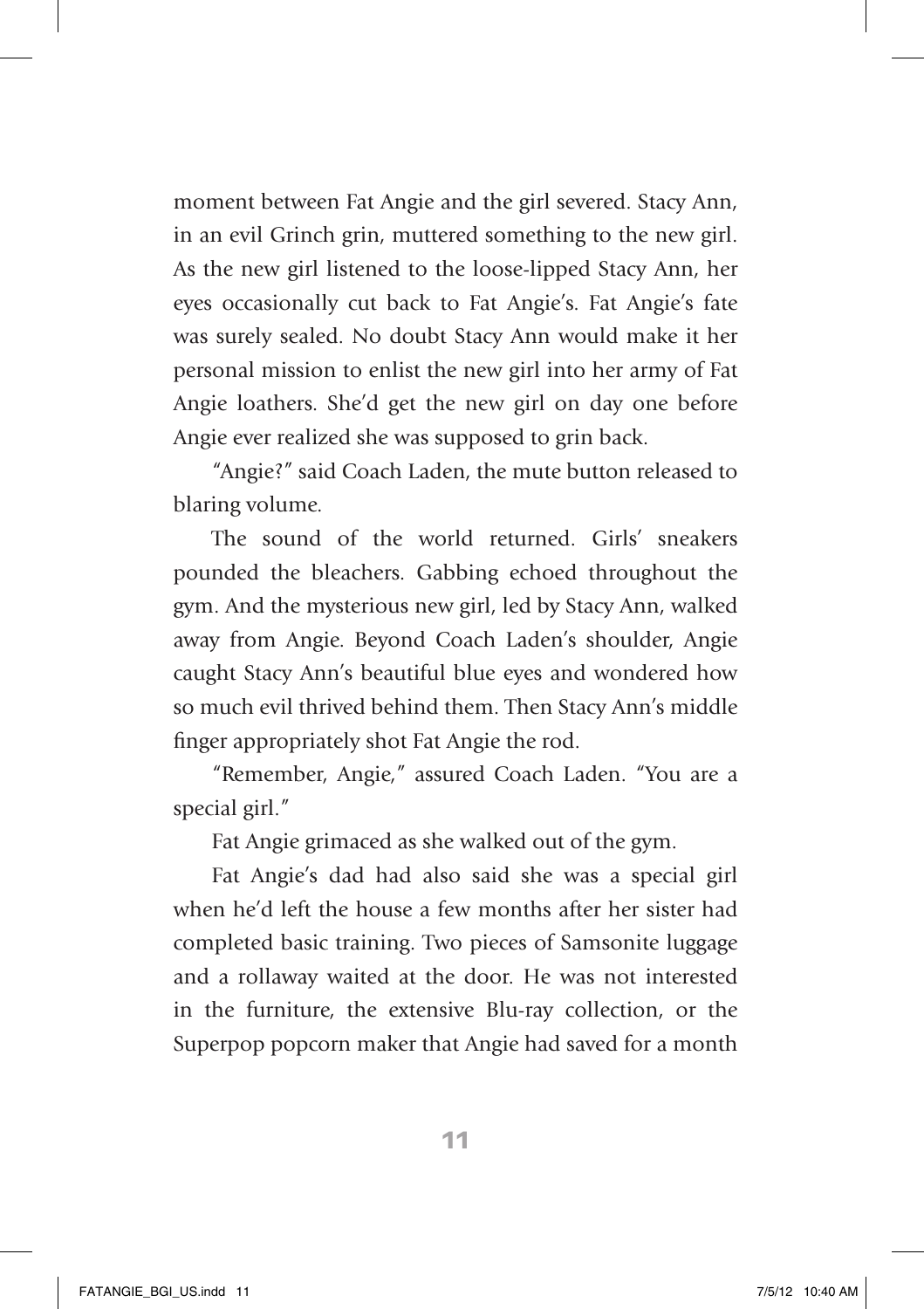and a half to buy him for his forty-fourth birthday. He merely wanted her to know that she was special, and then carried his things out to the car.

Fat Angie did not like being special.

Fat Angie did not go to study hall after leaving the gym. Instead she went to the vending machine, sank in four quarters, and punched in

## **1 7 3**

on the number pad, and out dropped a pack of Little Debbie Swiss Rolls. They were cheaper at the Five 'N' Go gas two blocks from her house, but a girl had been shot there three and a half weeks earlier and Angie's couldn't-be-bothered mother had been bothered by the incident. She was adamant about Fat Angie not going anywhere near that place. *The criminal element could still be lingering,* she'd texted.

Tearing open the package with her teeth, Fat Angie considered her couldn't-be-bothered mother's theory and strongly disagreed. No one who shot another person would wait around the Five 'N' Go Gas to be apprehended. It did not fit the logic of the criminal mind. Whereas Wang was of the criminal mind, or so it had seemed since her sister had flown the nest. Even though Wang's court-appointed therapist had assured Fat Angie's mother after a hearing, "Wang is just acting out. He isn't really headed down the wrong path."

Fat Angie's brother began selling pornography ripped from the Internet shortly thereafter and was apprehended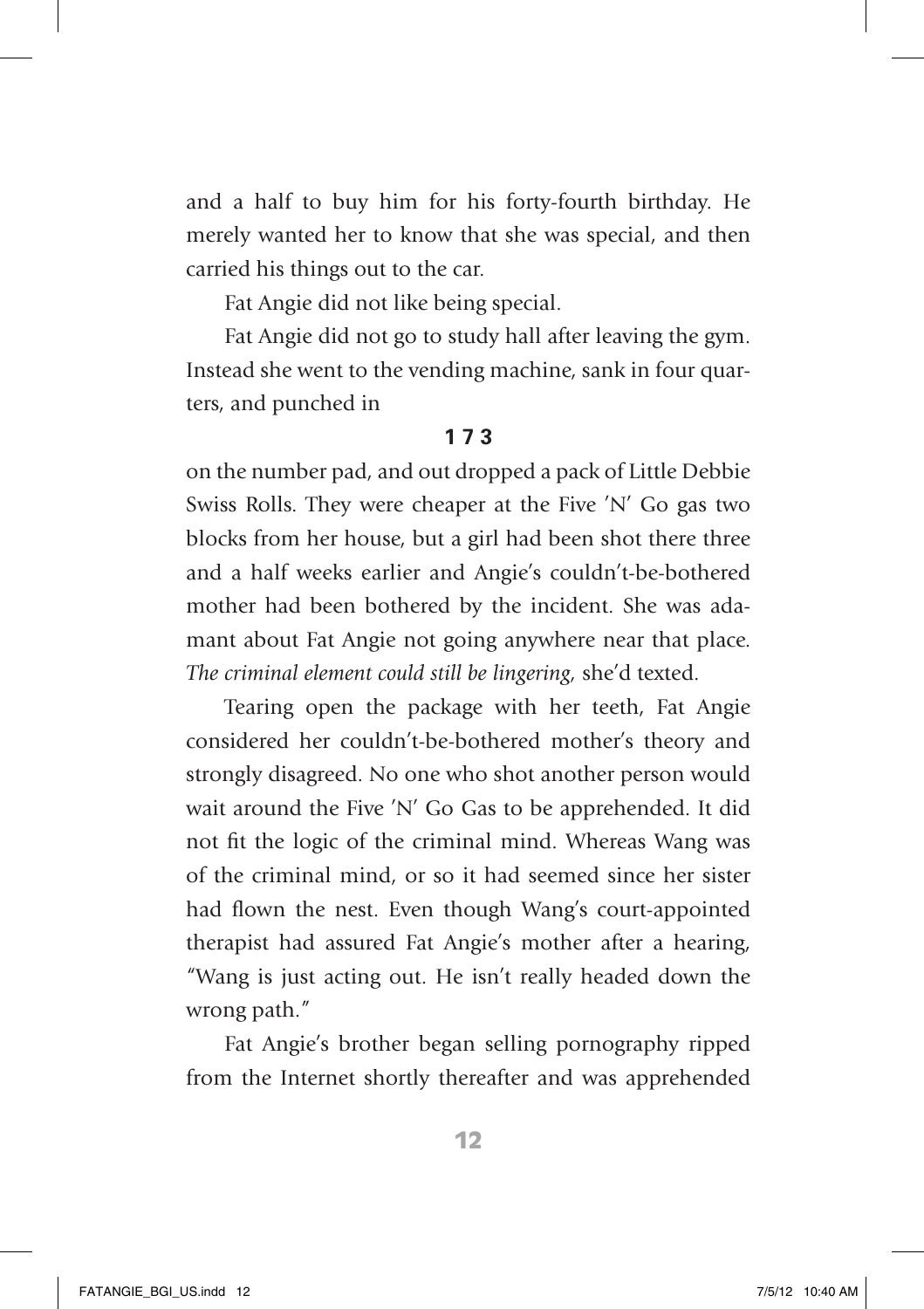by an undercover investigator. Wang was, in fact, headed down the wrong path, Fat Angie was convinced, but she didn't argue this with her mother. Her mother had enough on her plate dating Wang's therapist, supposedly without either one of the kids knowing.

The bell rang. Fat Angie finished off the last bite of the Swiss Roll and disposed of the wrapper in a trash can. Students poured from their classes, filling the breezeway for lunch. Fat Angie hated lunch. Fat Angie hated high school. Most of all, Fat Angie hated that her classmates consistently reminded her of what had happened at the beginning of the school year.

## BODY FOUND

had flooded the Internet—the TV cameras, microphones, everyone swooping down. Fat Angie Humpty Dumpty cracked. A pack of razors in her pocket and the song "Free Fallin'" on her iPod. She ran onto the court during a football pep rally with slit wrists and screamed, "We're all killers!" while the high-school band played a boy-band hit.

Images of her meltdown flooded front pages of newspapers and national evening news. Images of the grieving girl. They cheered in parts of Iraq. A victory for their side. They were winning. Only the report about Fat Angie's sister had been false. Her body was not found.

BODY OF SOLDIER WAS NOT FOUND

A guy plowed past Fat Angie.

She held up her wrists, one feebly covered by her dad's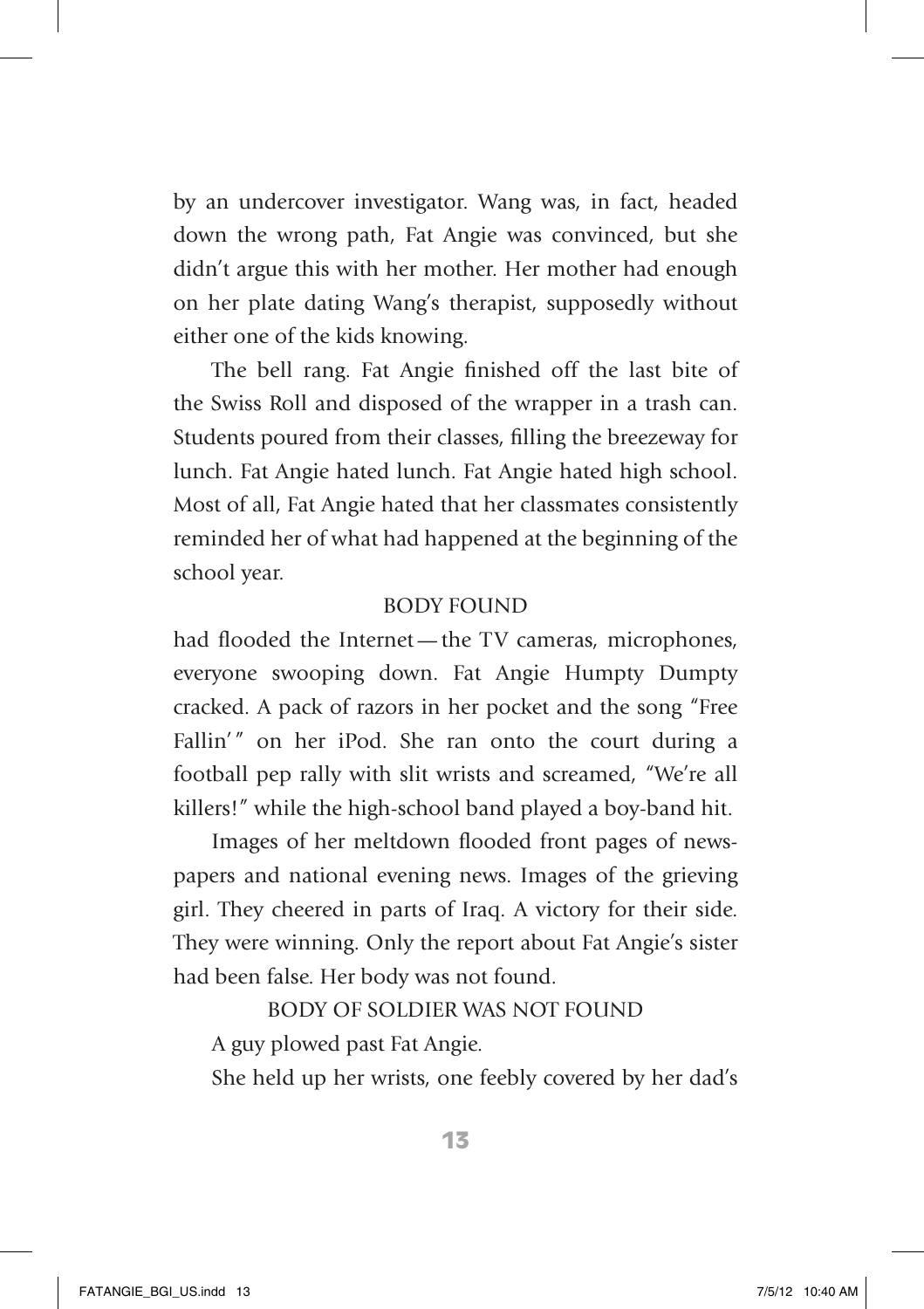Casio calculator watch and the other adorned by a ratty yellow sweatband. Six vertical scars clawed their way out.

Fat Angie was moving uncomfortably through the crowded breezeway when —

"Hey, hey, hey! It's  $\ldots$ ."— Gary Klein deepened his voice —"Fat Angie!"

Gary had been a bully since preschool. He read at a seventh-grade level.

Gary was a junior.

Fat Angie tried to step around Gary. Gary sidestepped and cut her off.

Fat Angie stepped the other direction. Gary slid that direction too.

"I bet this is the closest you'll get to a dance, Fat Angie," said Gary.

"Can't you pick on a freshman transfer?" she said.

He reached out and pinched her stomach.

She squealed.

Gary reached and pinched her again. This time the pain was deep.

"Quit it," she said.

"Fat Angie the crazy mad cow," said Gary. " Moooo. Come on. *Moo,* freak."

Fat Angie began to crumble in place when —

A charge- shove rammed into Gary's chest. It came out of nowhere. Gary slammed against the wall. The breezeway chatter hushed.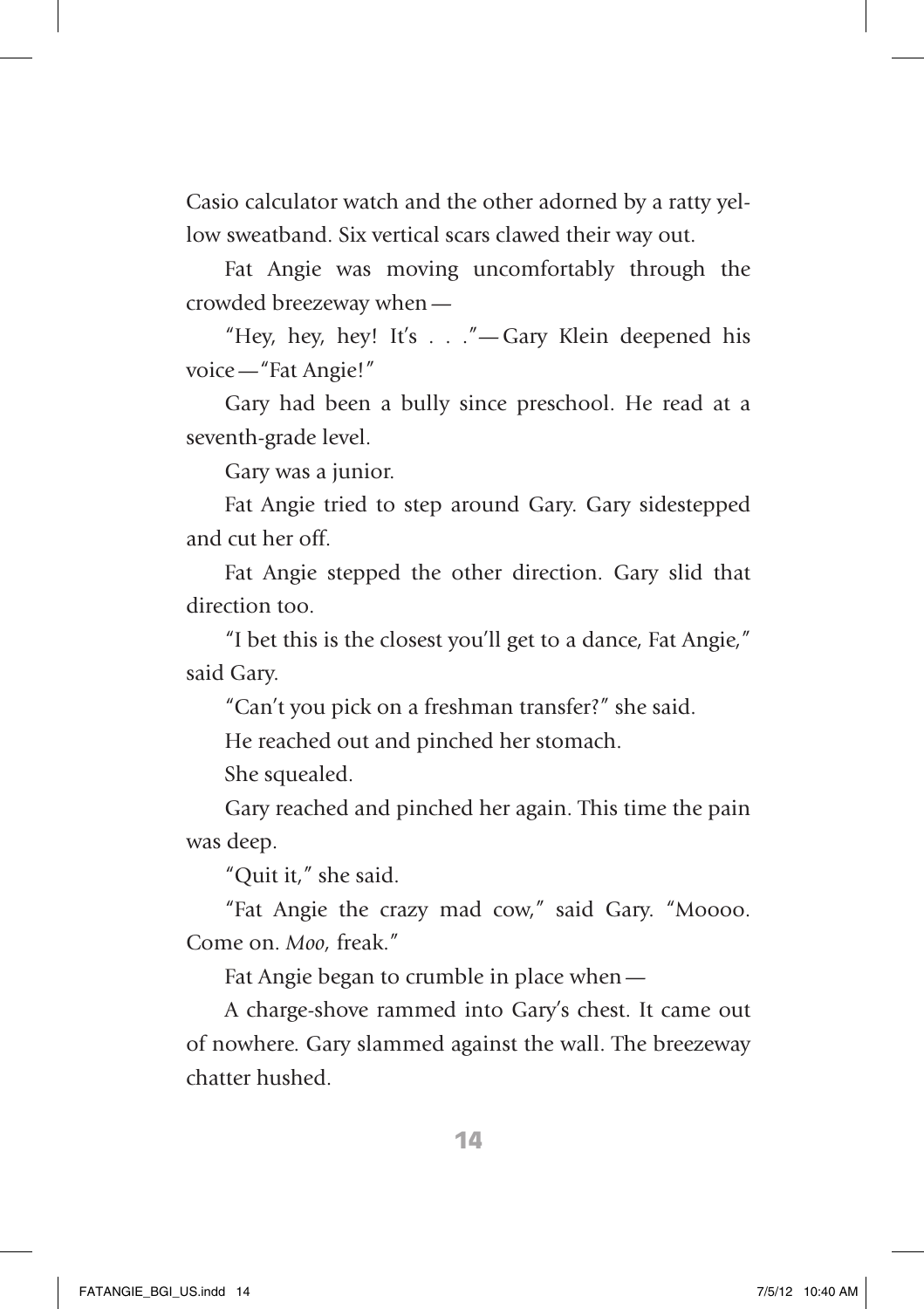Fat Angie stood stunned to see Gary pressed against the red brick. She was even more stunned when she looked to her right. There he was. All-star-every-sport Jake Fetch.

Kids lingered. The *fight-fight-fight* anticipation ignited in their eyes.

"I'm seriously gonna kick your ass, Jake," said Gary, peeling himself off the wall.

"How seriously? A little or a lot?" said Jake. "That way I can prepare my ass."

Although Fat Angie did not like confrontation, she did like Jake Fetch at that moment until he looked her way and said, "You cool?"

The world had turned upside down. The sky would rain frogs by the end of the day, or at least sometime in the next week, because Jake Fetch had stood up for her.

She ran.